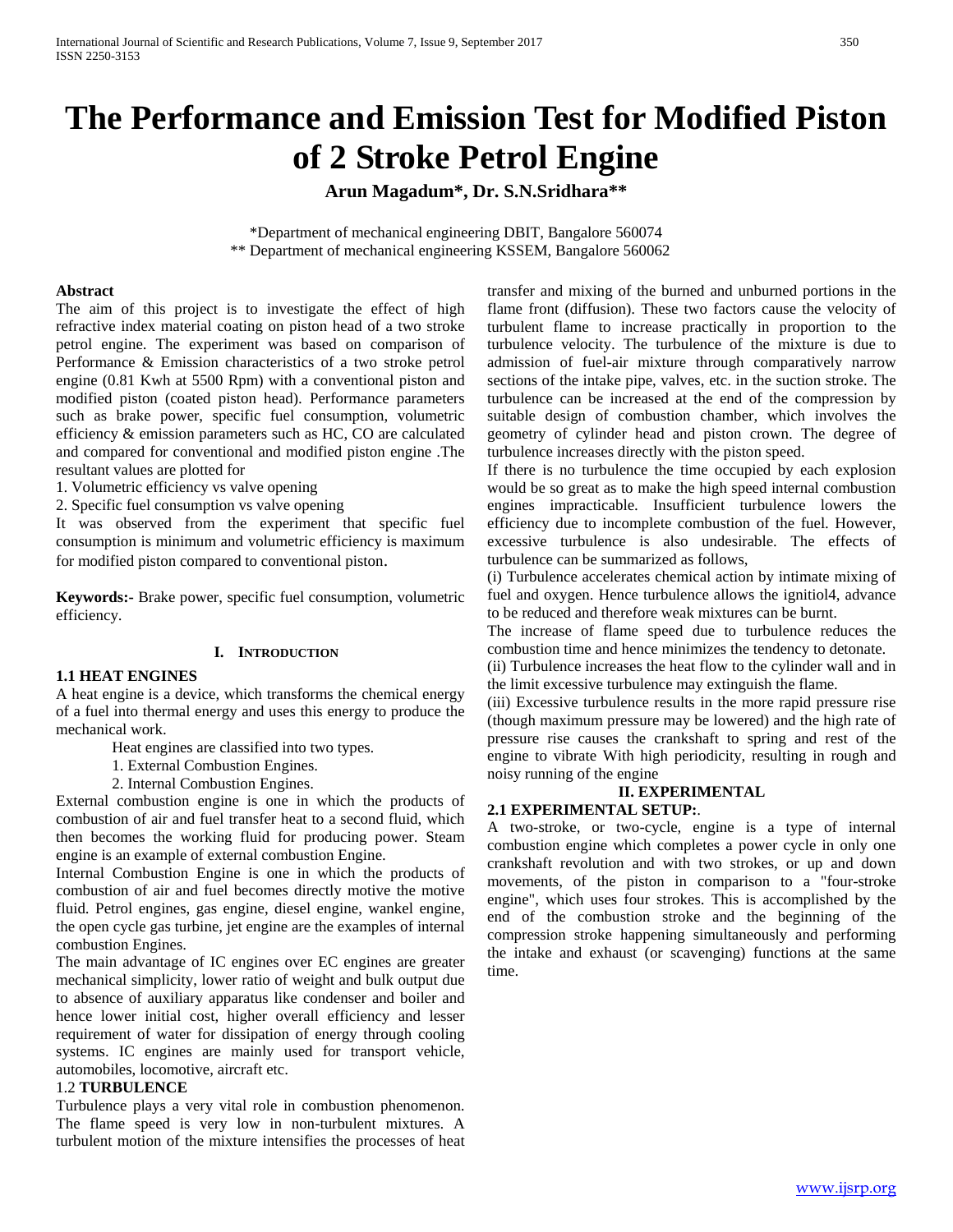

- 1. Two stroke petrol engine 2. Blower
	-
- 
- -
- 5. Manometer 6. Fuel tank
- 3. Venturimeter 4. Two way valve
- 7. Specific fuel indicator

## **2.2 ENGINE SPECIFICATION:-**



#### **Side view of engine used in Test Rig**

| SL.            | <b>ENGINE PARAMETERS</b> | <b>SPECIFICATIONS</b>                    |
|----------------|--------------------------|------------------------------------------|
| NO             |                          |                                          |
| 1              | Engine maker             | Enfield India ltd, Madras                |
| $\overline{c}$ | Engine type              | M-30(Enfield, 2 stroke)                  |
| 3              | Number of cylinder       | Single cylinder                          |
| $\overline{4}$ | Number of strokes        | 4 Strokes                                |
| 5              | Rated power              | $0.81 \text{ kw}$ ( $\hat{a}$ ) 5500 rpm |
| 6              | Bore Diameter            | 30.2mm                                   |
| 7              | Stroke length            | $43$ mm                                  |
| 8              | Piston diameter          | 30 <sub>mm</sub>                         |
| 9              | Compression ratio        | (28:1)                                   |
| 10             | Rated speed              | 5500rpm                                  |
| 11             | Type of cooling          | Air cooling                              |
| 12             | Fuel                     | Petrol                                   |
| 13             | Load measurement         | Based on valve opening                   |
| 14             | Speed measurement        | Tachometer                               |
|                | $-$                      |                                          |

## **2.3 PISTON COATING:-**

A **coating** is a covering that is applied to the surface of an object, usually referred to as the **substrate**. The purpose of applying the coating may be decorative, functional, or both. The coating itself may be an all-over coating, completely covering the substrate, or it may only cover parts of the substrate. An example of all of these types of coating is a product label on many drinks bottlesone side has an all-over functional coating (the adhesive) and the other side has one or more decorative coatings in an appropriate pattern (the printing) to form the words and images.

Paints and lacquers are coatings that mostly have dual uses of protecting the substrate and being decorative, although some artists paints are only for decoration, and the paint on large industrial pipes is presumably only for the function of preventing corrosion.

Functional coatings may be applied to change the surface properties of the substrate, such as adhesion, wetability, corrosion resistance, or wear resistance. In other cases, e.g. semiconductor device fabrication (where the substrate is a wafer), the coating adds a completely new property such as a magnetic response or electrical conductivity and forms an essential part of the finished product.

A major consideration for most coating processes is that the coating is to be applied at a controlled thickness, and a number of different processes are in use to achieve this control, ranging from a simple brush for painting a wall, to some very expensive machinery applying coatings in the electronics industry. A further consideration for 'non-all-over' coatings is that control is needed as to **where** the coating is to be applied. A number of these non-all-over coating processes are printing processes.

### **III. PERFORMANCE CHARACTERSTICS: 3.1 SPECIFIC FUEL CONSUMPTION (SFC):**

Comparing the specific fuel consumption of conventional piston and modified piston for different valve opening at 2000rpm



Fig 3.1(a) Comparing the specific fuel consumption of conventional piston and modified piston for different valve opening at 2000rpm

- $\triangleright$  From the above graph it is observed that specific fuel consumption for modified piston is minimum when compared with conventional piston for different valve opening at 2000rpm.
- $\triangleright$  For full valve opening SFC for modified piston is 3.24Kg/Kw hr and for the conventional piston is 6.88Kg/Kw hr at 2000 rpm.

Comparing the specific fuel consumption of conventional piston and modified piston for different valve opening at 2500 rpm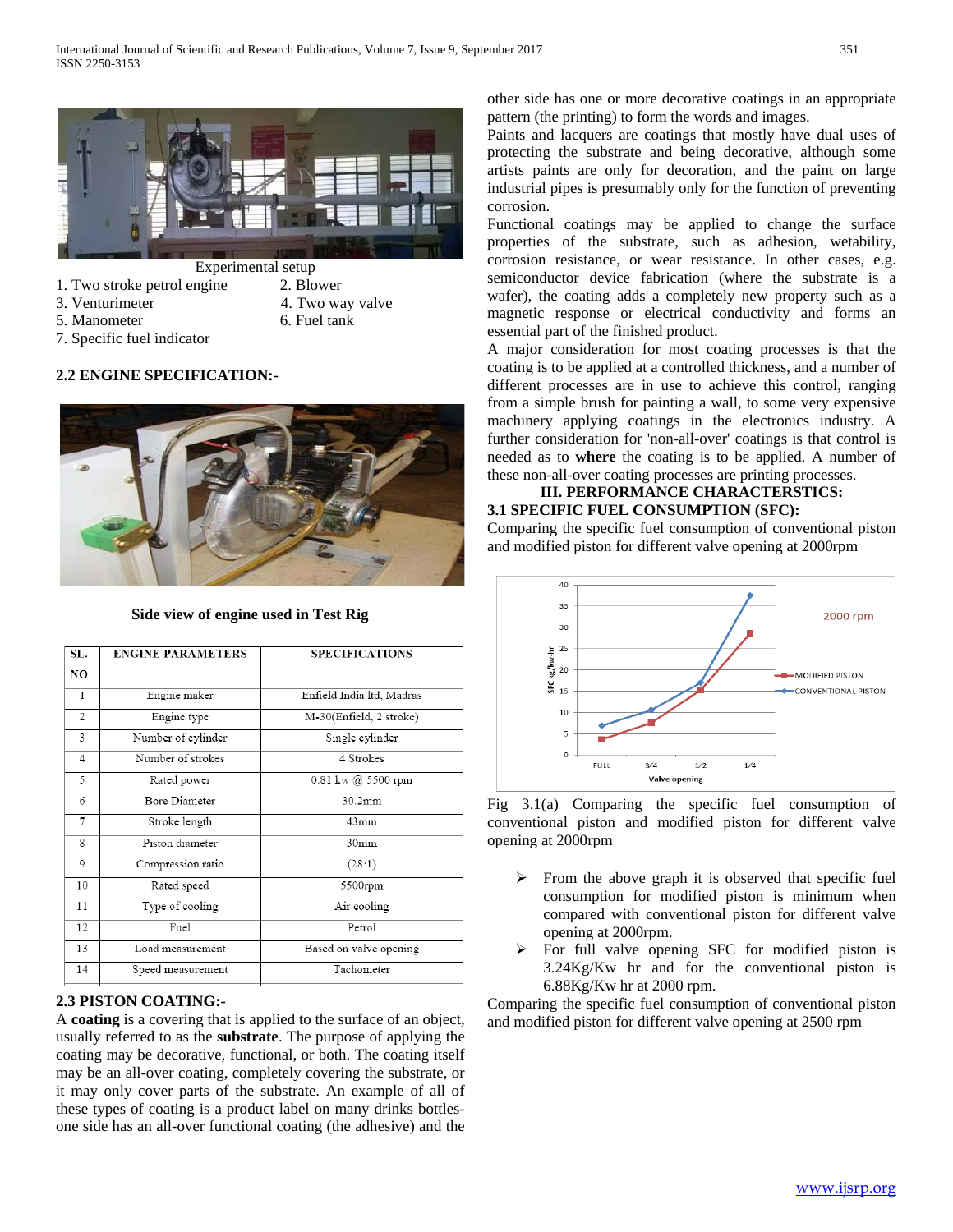

Fig 3.1(b) comparing the specific fuel consumption of conventional piston and modified piston for different valve opening at 2500 rpm.

- $\triangleright$  From the above graph it is observed that specific fuel consumption for modified piston is minimum when compared with conventional piston for different valve opening at 2500 rpm.
- $\triangleright$  For full valve opening SFC for modified piston is 4.80 Kg/Kw hr and for the conventional piston is 7.34 Kg/Kw hr at 2500 rpm.

Comparing the specific fuel consumption of conventional piston and modified piston for different valve opening at 3000 rpm



Fig 3.1(c) Comparing the specific fuel consumption of conventional piston and modified piston for different valve opening at 3000 rpm

- $\triangleright$  From the above graph it is observed that specific fuel consumption for modified piston is minimum when compared with conventional piston for different valve opening at 3000 rpm.
- $\triangleright$  For full valve opening SFC for modified piston is 3.93 Kg/Kw hr and for the conventional piston is 4.60 Kg/Kw hr at 3000 rpm.

## **3.2 VOLUMETRIC EFFICIENCY:**

Comparing the volumetric efficiency of conventional piston and modified piston for different valve opening at 2000 rpm



Fig 3.2(a) Comparing the volumetric efficiency of conventional piston and modified piston for different valve opening at 2000 rpm

- From the above graph it is observed that volumetric efficiency for modified piston is maximum when compared with conventional piston for different valve opening at 2000 rpm.
- $\triangleright$  For full valve opening volumetric efficiency for modified piston is 9.7% and for conventional piston is 8.96% at 2000 rpm.

Comparing the volumetric efficiency of conventional piston and modified piston for different valve opening at 2500 rpm.



Fig 3.2(b) Comparing the volumetric efficiency of conventional piston and modified piston for different valve opening at 2500 rpm

- From the above graph it is observed that volumetric efficiency for modified piston is maximum when compared with conventional piston for different valve opening at 2500 rpm.
- $\triangleright$  For full valve opening volumetric efficiency for modified piston is 9.26% and for conventional piston is 8.78% at 2500 rpm.

Comparing the volumetric efficiency of conventional piston and modified piston for different valve opening at 3000 rpm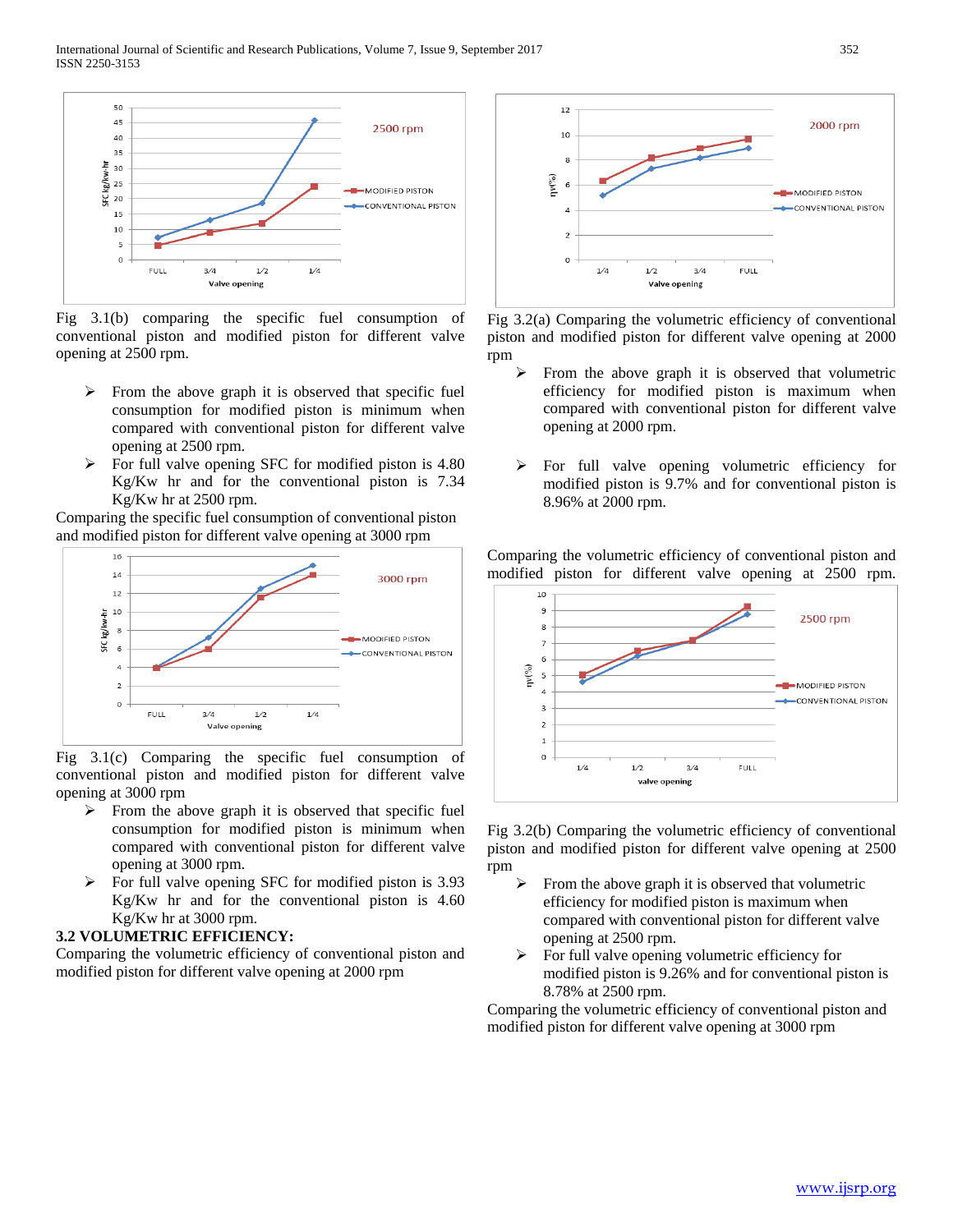

Fig 3.2(c) Comparing the volumetric efficiency of conventional piston and modified piston for different valve opening at 3000 rpm

- $\triangleright$  From the above graph it is observed that volumetric efficiency for modified piston is maximum when compared with conventional piston for different valve opening at 3000 rpm.
- $\triangleright$  For full valve opening volumetric efficiency for modified piston is 9.13% and for conventional piston is 8.80% at 3000 rpm.

#### **CONCLUSION**

- $\triangleright$  Brake thermal efficiency for modified piston at 10 microns metal coating for two stroke petrol engine is increased by 0.0035 Kw, 0.0036 Kw, 0.0002, 0.0013 Kw compared to conventional piston at the valve opening FULL,3/4**,** 1/2**,** and ¼ respectively**.**
- Specific fuel consumption of modified piston for 10 microns metal coating for two stroke petrol engine is reduced by 3.64 kg/Kw-hr , 3.02 kg/Kw-hr ,1.74 kg/Kw-hr, and 8.95 kg/Kw-hr compared to conventional piston at the valve opening FULL, 3/4**,** 1/2**,** and ¼ respectively.
- $\triangleright$  Volumetric efficiency of modified piston for two stroke petrol engine is increased by 0.74%, 0.78%, 0.86%, and 1.17% compared to conventional piston at the valve opening FULL, 3/4**,** 1/2**,** and 1/4 respectively.

#### **References**

- 1. MAHLE,Pistons for high loaded direct injection diesel engines. Technical Information. p. 12.
- 2. Valco, Mark J. Spherical joint piston and connecting rod developed. NASA Report 2000;(216):433–3717.
- 3. Silva FS. Analysis of a vehicle crankshaft failure. Eng Failure Anal 2003;10(5):605–16.
- 4. D.C. Ko, Pusan National University Dissertation, 1998.
- 5. T. Altan, M. Knoerr, J. Mater. Process. Technol. 35 (1992) 275–302.
- 6. K. Osakata, X. Wang, S. Hanami, J. Mater. Process. Technol. 71(1997) 105–112.
- 7. H.S. Soyhan, H. Yas¸ ar, H. Walmsley, B. Head, C. Sorusbay, G. Kalghatgi, Evaluation of heat transfer correlations for HCCI engine modelling, Applied Thermal Engineering 29 (2009) 541e549.
- 8. H. Yas¸ ar, H.S. Soyhan, H. Walmsley, B. Head, C. Sorusbay, Double-Wiebe function: an approach for single-zone HCCI engine modelling, Applied Thermal Engineering 28 (2008) 1284e1290.
- 9. G.F. Hohenberg, Advanced Approaches for Heat Transfer Calculations, SAE Technical Paper, No.790825.
- 10. Arun Magadum, Dr. S.N.Sridhara, Performance of IC Engine by using Simarouba Biodiesel, *Grenze* ID: 02.ICCTEST.2017.1.39

#### **AUTHORS**

**First Author** – Arun A Magadum, M .Tech(Thermal Power Engg), DBIT Bangalore and [arunmagadum@yahoo.com.](mailto:arunmagadum@yahoo.com)

**Second Author** – Dr.S.N Sridhara, Ph.d, principal KSSEM and principal@kseem.edu.in

**Correspondence Author** – Arun A Magadum, arunmagadum@yahoo.com,arunmagadum123@gmail .com, 9449772530